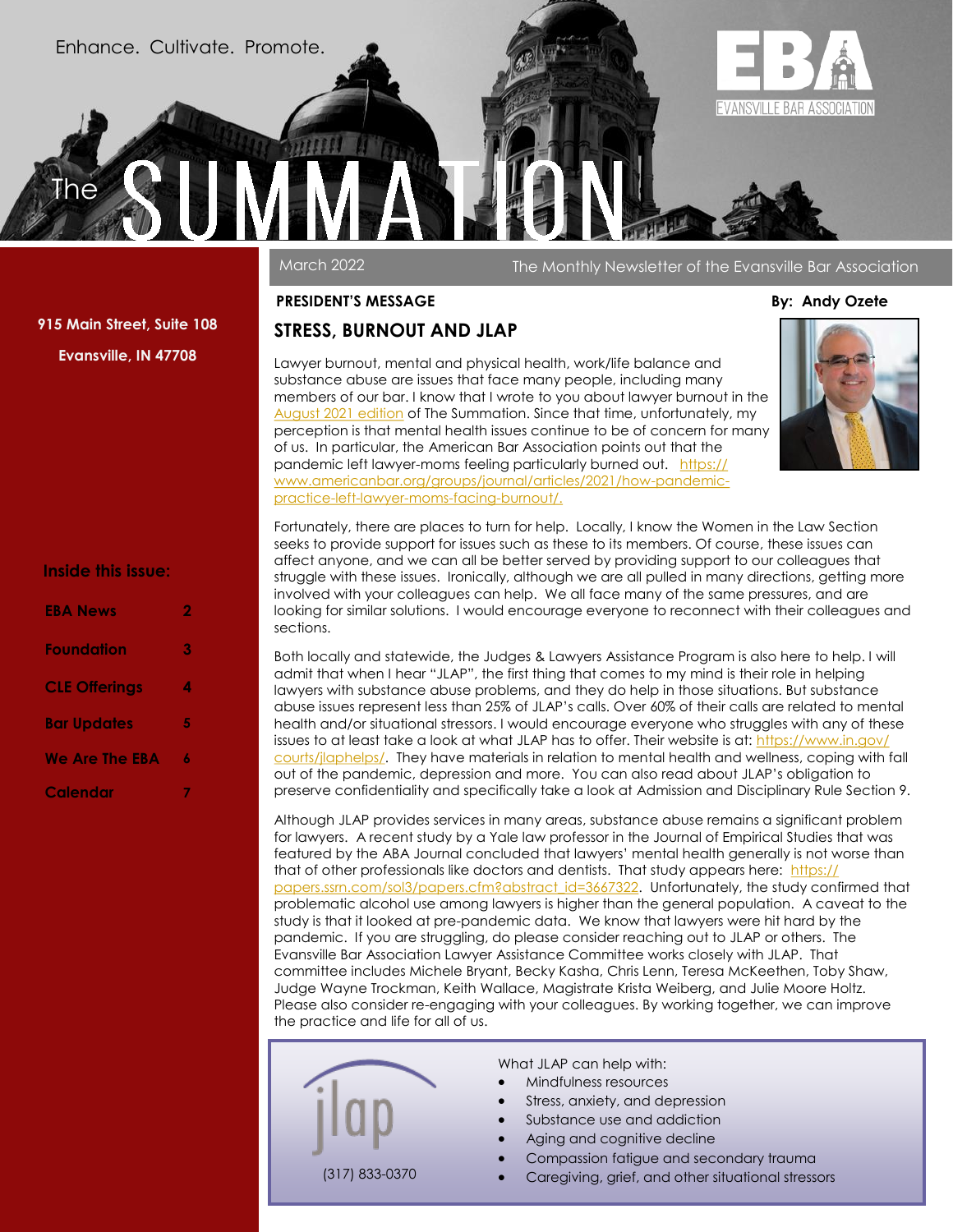

## **WE NEED YOU ON THE EBA BOARD OF DIRECTORS!**

The mission of the Evansville Bar Association is to enhance the practice of law, cultivate professional excellence, promote high ethical standards and uphold the honor of the profession.

The primary role of the EBA's Board of Directors is to set policy, oversee finances and determine the viability of programs and projects. To do this, a member of the Board of Directors is expected to:

- Attend Board meetings regularly and miss a Board meeting only for a very compelling reason.
- Attend with regularity EBA and Evansville Bar Foundation activities and social functions and positively consider donation or financial requests in keeping with personal capabilities.
- Promote the involvement of members of their firms/companies/agencies in EBA activities and functions.
- Serve as a "Board Liaison" to at least one committee, section or program, providing leadership, direction and communication for and between the Board of Directors and the relevant group.
- Conscientiously review written material presented to them in their capacity as members of the Board of Directors.
- Be active in the affairs of the Evansville Bar Association and diligent in the performance of all duties during the term of office.

Submit a letter of interest to the EBA Nominating Committee at [julie@evvbar.org](mailto:julie@evvbar.org?subject=Letter%20of%20Interest%20-%20EBA%20Board%20of%20Directors) by **March 1, 2022**. Please include your name, number of years in practice, number of years as an EBA Member, principal areas of practice, participation in EBA activities, committees, and sections.

## VLP News

**By: Senior Judge Corcoran and Susan Vollmer**

The Volunteer Lawyer Program serves clients in our area through a variety of staff and volunteer efforts all designed to maximize the availability of civil legal aid services. Most of these services are done in partnership with our friends at Indiana Legal Services or the Legal Aid Society of Evansville, often with pro bono volunteers. Through the operation of self-help clinics, such as our weekly clinics in Vanderburgh County, monthly clinics in Daviess, Pike, and Spencer Counties, or our annual participation in Homeless Connect, our staff does its best to come to members of the bar asking for full pro bono representation only in those matters that must have an attorney to ensure their case is completed correctly. As we return to more normal services after the oddities of the past two years, please consider accepting a referral when you see the case list this month. Thanks, as always.

*To volunteer for a case awaiting placement, contact Scott Wylie at*

[vlpwylie@sigecom.net](mailto:vlpwylie@sigecom.net)

| $\mathbf{E}$ $\mathbf{B}$<br>Celebrate                                           |
|----------------------------------------------------------------------------------|
| LAW DAY AND THE ANNUAL MEETING<br><b>EVANSVILLE BAR ASSOCIATION</b>              |
|                                                                                  |
| FRIDAY, APRIL 22, 2022<br>5:15PM-COCKTAIL RECEPTION                              |
| $6:OPM-PROGRAM$<br><b>DINNER &amp; ENTERTAINMENT</b>                             |
| The Grand Ballroom at The Double Tree                                            |
| \$60 per person                                                                  |
| RESPOND BY APRIL 12 BY CALLING (812) 463-3201 OR EMAIL AT <b>EBA</b> @EVVBAR.ORG |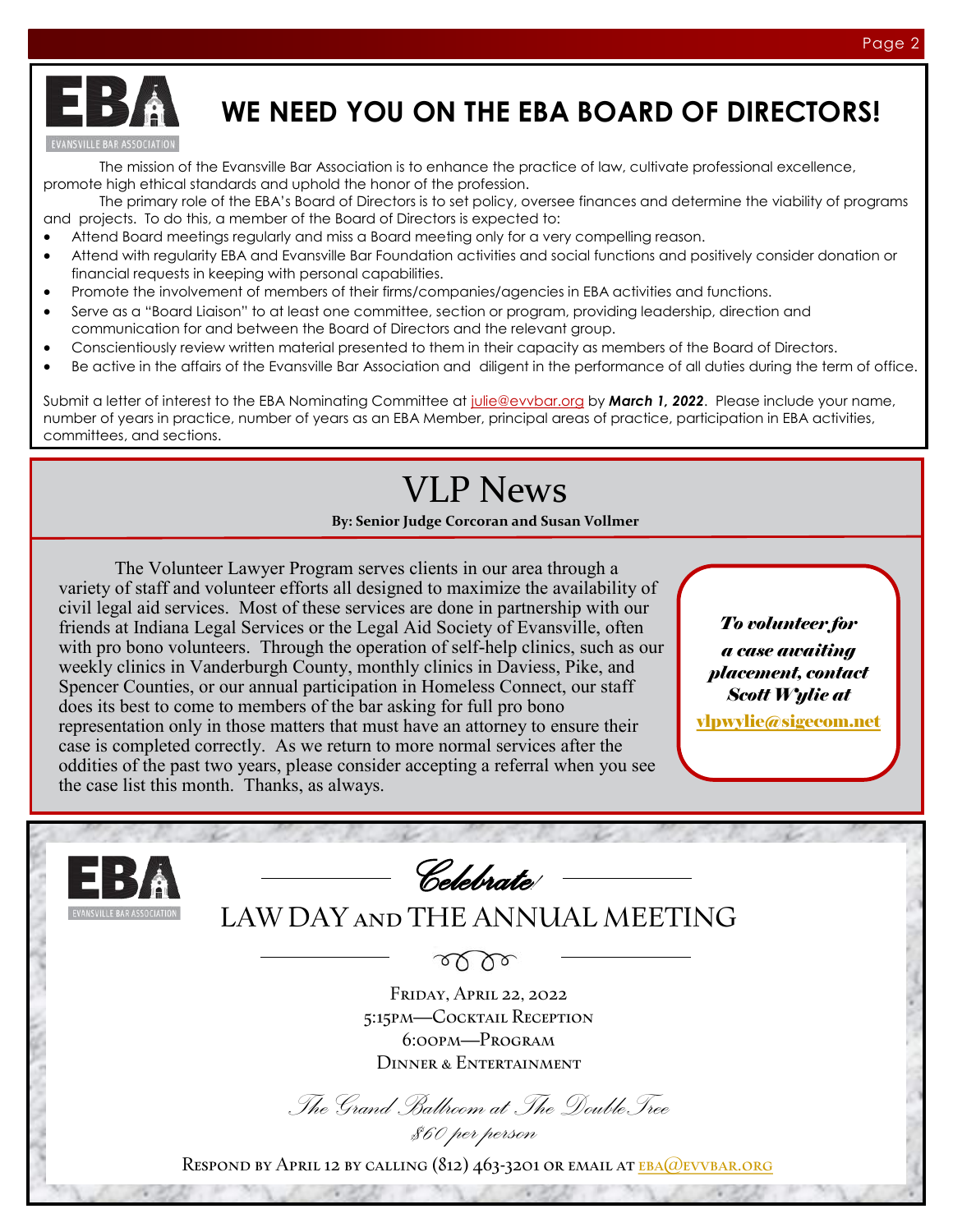



**A** s some of you may know, the EBF is responsible for the oversight of the responsible for the oversight of the money donated for use by the Shepard Lecture Series. With our recently amended

**Heath Tuley** President

bylaws, the EBF's stewardship of these funds has been formalized, and adding to that legacy, Court of Appeals Senior Judge the Hon. Randall Shepard (formerly, Chief Justice) has made a generous donation to the Shepard Lecture Series. Thank you, Judge Shepard! The impact that such a gift can make cannot be understated. This will help the Shepard Lecture Series continue far into the future to help support continuing legal education and the discussion of law related topics both for practicing attorneys and for the public in general.

As previously mentioned, the EBF amended its bylaws recently to update and modernize them. It had been on our docket for some time as the last amendments were made in 2011. I want to extend special thanks to the Bylaw Committee for undertaking this project.

Lastly, despite the continuing pandemic, we raised an astounding \$20,110.00 from 89 separate donations in 2021 with an average donation of \$225.96. That is certainly the most that I have seen since joining the EBF several years ago, and I believe is the most in any single year ever. Thank you to everyone who helped make that possible!

> *To donate to the Foundation, mail a check to 915 Main Street, Suite 108, Evansville, 47708 or go to<https://evvbar.org/foundation.aspx> by clicking the DONATE button below.*

## **Donate**

## **LIBRARIAN'S CORNER: FAMILY LAW-**CLINIC, PRO SECLINIC, AND HELP DESK

As you may remember, the law library hosts legal clinics operated by Pro Bono Indiana, Inc./Volunteer Lawyer Program of Southwestern Indiana. The Family Law Clinic meets on the first and third Thursday from 11:00 a.m. to 1:00 p.m. Participants must have an appointment in advance to attend the Family Law Clinic. The *Pro Se* Navigation Clinic meets on the second and fourth Thursday from 11:00 a.m. to 1:00 p.m. No appointment or referral is required to participate in this general clinic.

Since October 1, 2021, the William H. Miller Law Library has also provided space for a daily in-person help desk. Pro Bono attorneys staff this help desk from 8:00 to 9:00 a.m. each week day to assist self-represented litigants facing evictions, collection matters, support modifications, or other pandemic-related issues.

As always, I welcome your questions, comments, and suggestions. Please feel free to call me, Kathleen Weston, at (812) 435-5175 or send me an email ([kweston@vanderburghgov.org\)](mailto:kweston@vanderburghgov.org).



## **Annual Campaign Donors\***

## **Legacy of Leadership**

Randall K. and Rebecca Craig Family Foundation, Inc.

## **Senior Partner**

Steve Hoar Javier Lugo and Sarah Woods David Shaw Stewart Richardson Deposition Services

## **Lead Counsel**

Marc Fine Foster, O'Daniel, Hambidge & Lynch Jimmy Gentry Gary and Paula Gerling Foundation

Andy Ozete Robert John & Associates Stone & Stratman Tuley Law Office

### **Court Counsel**

Jim Casey Michael Land Mike Mitchell Ole Olsen, Jr. Carrie Roelle

Mark Samila Stephen H. Thomas Hon. Wayne Trockman John Whinrey

### **Attorney of Record**

Steve Barber Ted Barron Erin Bauer Diane Bender Charlie Berger Tim Born Mag. Matthew Brookman Michele Bryant Bob Carithers Thomas Clowers Allison Comstock Hon. Sheila Corcoran John Cox Jamie Dameron Hon. Richard D'Amour Max Fiester Gayle Gerling Pettinga Kevin Gibson Groves Law Hon. Bill Hussmann

### **New Attorney (0-3 Years)**

Jordan Buechler

### **Paralegal**

Jeana Goebel Lauren Hawes Michelle Motta

Kelly Jackson John Kreighbaum Kathryn Kornblum David Lamont Hon. Mary Margaret Lloyd Hon. Tom Massey Kristin McLaughlin Samuel Morris Olsen & White Hon. Robert Pigman Laura Scott Hon. Les Shively Charles Spaetti Rich Steedman Shawn Sullivan Gary Taylor Lori Underwood Keith Vonderahe Keith Wallace Scott Wylie

## **Law Student**

Heather Migdon

**Friends of the Foundation**

Julie Moore Holtz Kathleen Weston

*\* 2022 Campaign donations received November 1, 2021-February 28, 2022*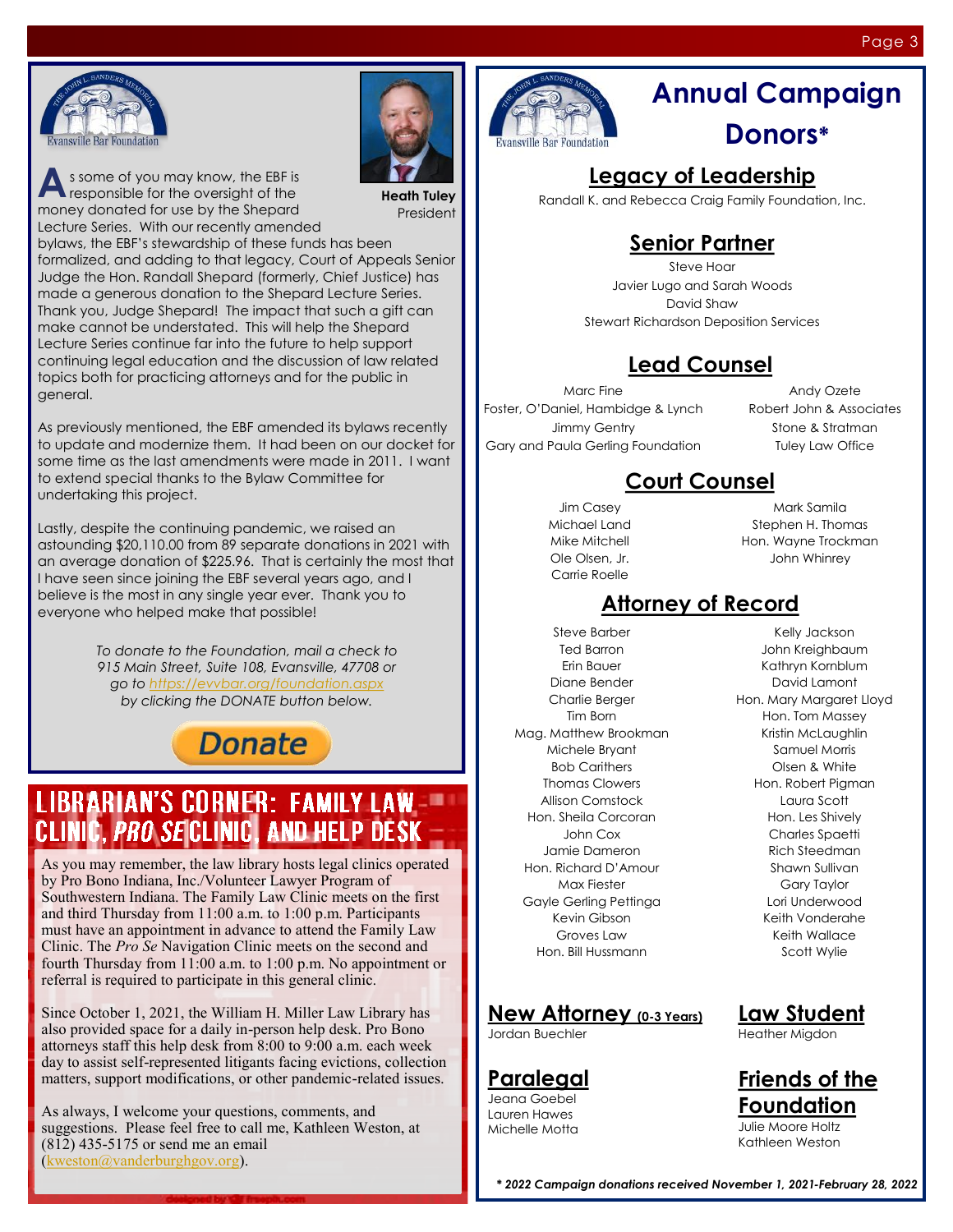### *You can find an up-to-date listing of CLE on the EBA website at [evvbar.org](https://evvbar.org/continuing-legal-education/upcoming-cle.aspx)*

Registration and pre-payment are required by phone at (812) 463-3201, email at <u>[Ashley@evvbar.org](mailto:ashley@evvbar.org)</u> or online at <u>evvbar.org</u>. Registrations received less than 24 hours prior to the start of the course cannot be guaranteed. Registrations received two hours prior to start of course will be charged an additional \$5. Credit will not be reported to the Indiana Supreme Court Commission on Continuing Legal Education (CLE Commission) until payment for the course has been received in full.

|        |  | THE VIEW FROM THE OTHER SIDE:        |  |
|--------|--|--------------------------------------|--|
|        |  | PRACTICAL DRAFTING ADVICE FROM AN    |  |
|        |  | ESTATE ATTORNEY TURNED TRUST OFFICER |  |
| 1 CLE. |  |                                      |  |

WEDNESDAY, MARCH 2 NOON **FBA OFFICE OR VIDEO CONFERENCE\*** 

DAVID HARRIS, FIFTH THIRD BANK

PEG Section Member \$25 Member \$30 Non-member \$50

To register call (812) 463-3201, email [ashley@](mailto:ashley@evvbar.org)[evvbar.org](mailto:eba@evvbar.org?subject=REGISTER:%20Lifecycle%20of%20an%20LLC) or go to [evvbar.org](https://evvbar.org/calendar/register/?eventno=9933) to register online.

*\*Please indicate at time of registration.*



#### *Monday, March 7*

12:00pm-How To Write Ethically (1 CLE/1 Ethics) *1:30-3:30pm*—The Write Stuff: Tips On Writing Letters, Briefs, Digital Pleadings and Proposed Orders (2 CLE/1 Ethics) *Monday, March 14 9:00am*—The Intersection of Legal Services and Legal Justice Issues (1 CLE/1 Ethics) *10:30am*—Your Client Is Mentally Ill...Now What? (1 CLE) *12:00pm*—Saving Your Ass(ets): Common Asset Protection Errors and Medicaid Application Mistakes (1 CLE) *Monday, March 21 12:00pm*—Family Law: Mediating In High Conflict Cases (1 CLE/1 CME) *1:30pm*—Consumer Bankruptcy Series: Lawyer, No Lawyer (1 CLE) *3:00pm*—The Ethics of Dual Representation (1 CLE/1 Ethics) *Monday, March 28 9:00am*—1031 Exchanges: Lega and Practical Considerations (1 CLE) *10:30am*—Your Law Practice and Social Media: The How To (1 CLE) *12:00pm*—The Lawyer Well-Being Movement: Is There Really Such A Thing? (1 CLE/1 Ethics)

### **EBA Office of Video Conference\***

**All courses are one hour, unless noted. EBA Member \$30/hr or Non-member \$50/hr,**



**BANKRUPTCY AND DIVORCE: WHAT EVERY FAMILY LAW PRACTITIONER SHOULD KNOW** 1 CLE

**TUESDAY, MARCH 15 NOON** EBA OFFICE OR VIDEO CONFERENCE\*

KEVIN KINKADE, KINKADE & ASSOCIATES

Family Law Section Member \$25 Member \$30 Non-member \$50

To register call (812) 463-3201, email [ashley@](mailto:ashley@evvbar.org)[evvbar.org](mailto:eba@evvbar.org?subject=REGISTER:%20Lifecycle%20of%20an%20LLC) or go to [evvbar.org](https://evvbar.org/calendar/register/?eventno=9970) to register online.

*\*Please indicate at time of registration.*

The Diversity Committee and Women In Law Section present...

**Unraveling** PARITY

Solutions for Gender Inequality

Keynote Speaker: *The Honorable Justice Steven David* 

Friday, May 6, 2022 City View at Sterling Square 12:00-4:30pm Doors open at 11:30am—Lunch served at Noon

> 3 CLE/3 Ethics Member \$110 Non-member \$170

To register call (812) 463-3201, email [ashley@](mailto:ashley@evvbar.org)[evvbar.org](https://evvbar.org/calendar/register/?eventno=9936) or go to evvbar.org to register online.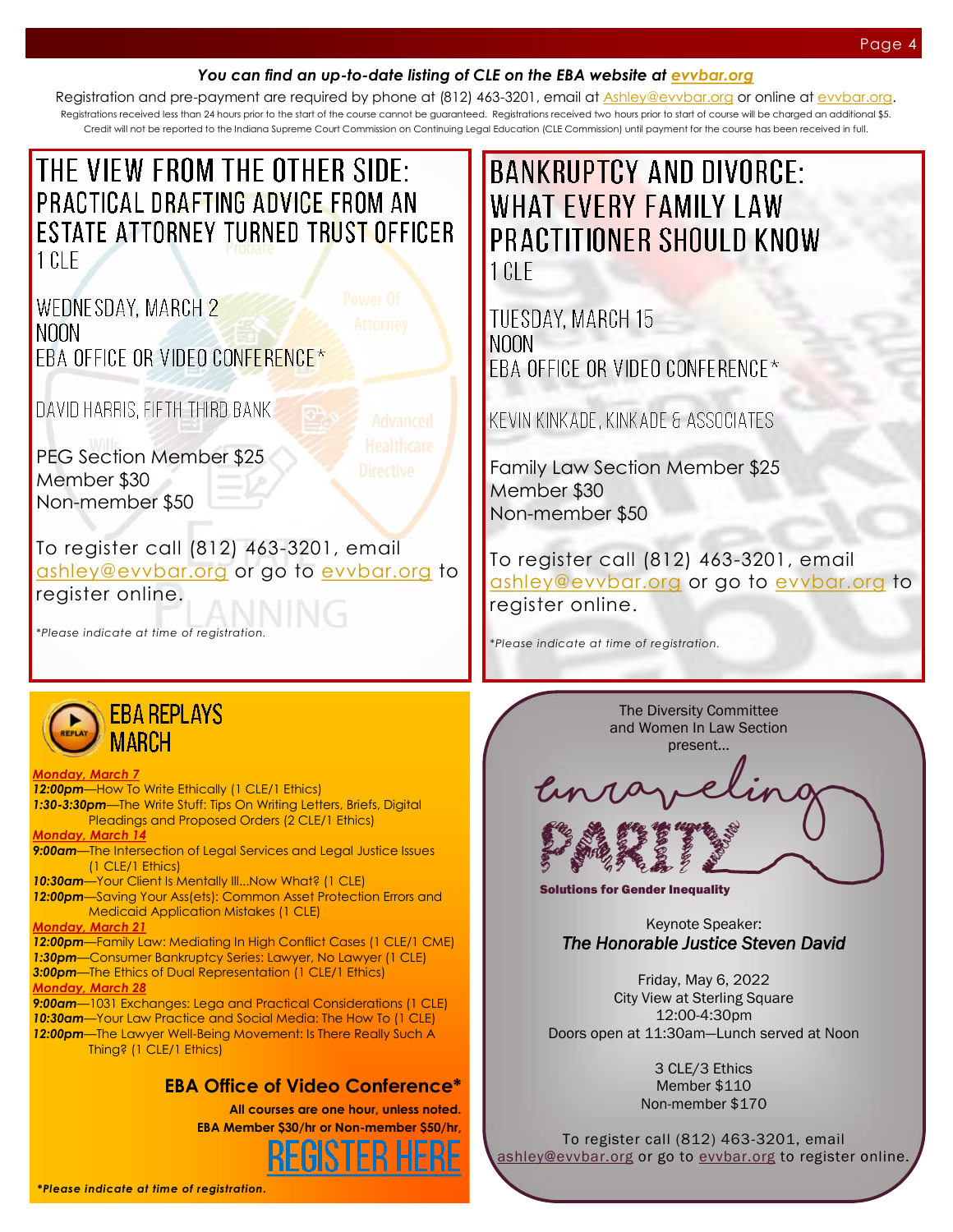# WHO'S DOING WHAT?



Congratulations to *Jillian Reed*  who was elected Partner at Stoll Keenon Ogden at a recent meeting of the partners.

*Seth Zirkle* of Kahn, Dees, Donovan & Kahn has been appointed to the Indiana Advisory Committee of the United States Commission on Civil Rights.



## *We want to know*

Email news, updates and photos of professional achievements about you, your firm or other EBA Members to [julie@evvbar.org](mailto:julie@evvbar.org) by the 20<sup>th</sup> of each month to be included in the next Summation.

NOTE: Due to space constraints not all submissions will be included.

## **EMPLOYMENT OPPORTUNITIES**

*For more information, go to [evvbar.org,](https://evvbar.org/members/employment-opportunities.aspx)  click the MEMBERS tab.*

**Department of Child Services (DCS)** is seeking attorneys for our multi-attorney Knox County Office; apply and see how DCS is growing and changing!

*Gonterman & Meyer Law* is growing. We are seeking an experienced full or part-time legal assistant or paralegal with knowledge in Estates, Medicaid, or Creditors' Rights.

*Gonterman & Meyer Law* is growing. We are seeking a lawyer with 1 or 2 years of general legal experience.

Kahn, Dees, Donovan & Kahn, LLP, a regional, full-service law firm located in Evansville, Indiana with 30 attorneys, seeks to hire an associate attorney with 0 to 3 years of private practice experience in employment law and/or litigation.

*The Law Offices of Steven K. Deig, LLC* is seeking a trial attorney primarily in the area of domestic relations.

*The Law Offices of Steven K. Deig LLC* is seeking a qualified applicant to fill the position of Legal Assistant.

*The Vanderburgh County Public Defender Agency* in Evansville, Indiana has an immediate opening for a full-time attorney to handle cases referred to the office by the Vanderburgh Circuit and Superior Courts.

# supdate

#### **Bar Updates:**

Welcome attorney member Jon Schaefer. Please make the following additions and updates to your contacts:

#### **Nathan Bishop Rhoads & Rhoads** 115 E. Second Street, Suite 100 Owensboro, Kentucky 42302 (270) 683-4600 [nathan@rhoadsandrhoads.com](mailto:nathan@rhoadsandrhoads.com)

#### **Jon Schaefer Vanderburgh Co. PD Agency** 1 NW MLK Jr. Blvd., Room 202 Evansville, Indiana 47708 (812) 435-5900 [jschaefer@vanderburghgov.org](mailto:jschaefer@vanderburghgov.org)

**United Companies** 3700 E. Morgan Avenue Evansville, Indiana 47715 (812) 485-3502 [Meagan.Brien@unitedevv.com](mailto:Meagan.Brien@unitedevv.com)

**Meagan Brien, VP-Gen. Counsel**

**Seth Zirkle, Partner Kahn Dees Donovan & Kahn** 501 Main Street Evansville, Indiana 47708 (812) 423-3183 [szirkle@kddk.com](mailto:szirkle@kddk.com)



#### **Fox & Lutz** 401 SE Sixth Street, Suite 101 Evansville, Indiana 47713 (812) 253-0259



**Julianne Fox** *[jf@foxandlutz.com](mailto:jf@foxandlutz.com)* **Matthew Lutz** [ml@foxandlutz.com](mailto:ml@foxandlutz.com)



### Mitigate the RISK for your financial FUTURE!

### Because some things are out of your control...

Have you ever considered your income being affected by...

• Blindness

• Cancer

- Mental illness
- · Substance abuse/alcoholism
	- Autoimmune disease

· Stroke

· Arthritis

- Effects from COVID
- Speech impairment

## Call me TODAY at 812-550-8702 to discuss Specialized **Income Protection** for Attorneys



### **JULIE WEYER**

**FINANCIAL REPRESENTATIVE** LIFETIME FINANCIAL GROWTH 7144 East Virginia Street, Suite F Evansville, IN 47715



julie\_weyer@lifetimefinancialgrowth.com<br>812-550-8702

#### EBA Members qualify for a permanent 10% discount

Veyer is a Registered Representative of Park Avenue Securities LLC (PAS). Securities products offered through PAS, member FINRA, SIPC. OSJ: 419 Pk<br>Cincinnas, OH 45202 Phone: (\$13) 579-1114. Financial Representative of The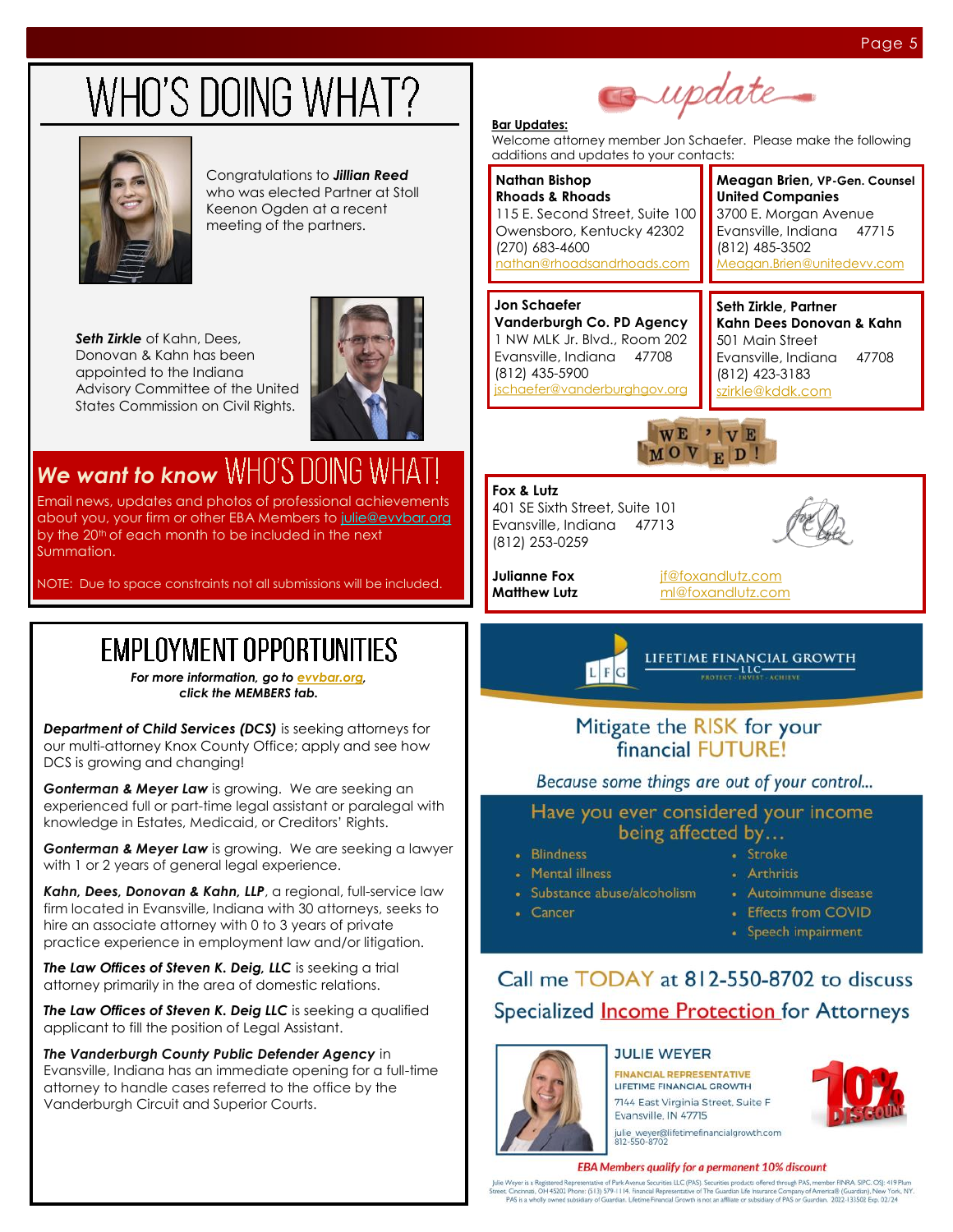# **WE ARE THE EBA**



### *David Jones, Jones • Wallace, Founding Partner*

45 years in practice in civil litigation and government

*Why did you become a lawyer?* To make a difference.

What is the most valuable asset the EBA has to Offer? Why? The culture of its members fosters collegiality. **What are three (3) fun or interesting facts about you that people may not know?** I was at Woodstock. I resigned my commission at merchant Marine Academy to enlist as a private in the Marine Corps and volunteer for Vietnam. I attended Lincoln University, Pennsylvania from 1968-70-one of the oldest black colleges. As attorney for the Health Department during the pandemic my nickname was "John Wick." *What are your hobbies?* Bass fishing, baseball, military history, college basketball. *What always makes you laugh?* My wife, Lauren with our puppy *What song would you sing at Karaoke night?* Marine Corps Hymn

*What celebrity would you like most to meet for a cup of coffee?* Clint Eastwood

What's your favorite item in your office and why? The pistol my Great Uncle Gus Carr carried in the calvary chasing Pancho Villa in Mexico.

If you could share a meal with four individuals, living or dead, who would they be? Gen. James Mattis, Tommy Lee Jones, Winston Churchill, and Mick Jagger.

What is something on your bucket list you've completed? Venice, Italy; Go back to Venice.

**Who inspires you?** My Grandfather.

If you could not work for 1 year, what would you do? Fish top bass lakes in U.S.



### *Jon. A Schaefer, Vanderburgh County Public Defender Agency*

12 years in criminal defense

*Why did you become an attorney?* The line to be an engineer was too long. Why is it important to be a member of the EBA? Because there is so much history and tradition steeped in the law. It is important to be part of a group that can pass it down to younger attorneys in the hopes that they carry it on too.

What is the most valuable asset the EBA has to offer? The practice of law is isolating sometimes. Being a member of a group that can get together for softball, trivia night, etc. and not have to talk law is a welcome respite.

What's the best piece of advice you've ever been given? Protect your reputation at all cost. *How would your friends describe you?* Loyal, soft-spoken, hates loud noises (unless it is music) *What always makes you laugh?* Dark, dry humor.

*What song would you sing at Karaoke night?* Rose Tattoo by the Dropkick Murphys.

*What was your first job?* Dishwasher at Haub's Steakhouse.

*What is your favorite movie?* Jaws.

If you could only eat one meal for the rest of your life, what would it be? Lobster.

If you could live anywhere, where would that be? Nantucket.

*What is one thing you will never do again?* Eat pecans.



### *Kathleen Weston, Law Librarian and Pro Se Coordinator*

4.5 years at the William H. Miller Law Library

Why did you decide the Law Librarian position was for you? The position of law librarian and *pro se* coordinator seemed like a great opportunity for me to work once again with lawyers and library patrons in areas where I am passionate: access to justice, books, and research. *What are your hobbies?* Reading, riding my bicycle, and walking.

What's the best piece of advice you've ever been given? Virginia Woolf wrote, "A self that goes on changing is a self that goes on living."

*What always makes you laugh?* My little black kitten when she found an open paper bag! *What is your favorite movie? It Happened One Night*.

If you could live anywhere, where would that be? If money is no object, I would live in London, England.

What's your favorite item in your office and why? The coffee mug holding my pens; it reminds me of my second home town. *What is one thing you will never do again?* Read *Ulysses* by James Joyce!

If you could brush up on a skill or work on a new one, what would it be? Playing the piano.

If you were to describe yourself by a music genre, what would you be and why? Classical – it's the only music I really know and it's been a part of my life for as long as I can remember.

What is something on your bucket list you've completed? What do you still want to do? I spent seven days exploring the city of Rome, Italy in November 2021. I hope to travel to Florence, Italy someday and do the same.

*Who inspires you?* Jane Austen's novels continue to inspire me. They have taught me about friendship, love, and what really matters.